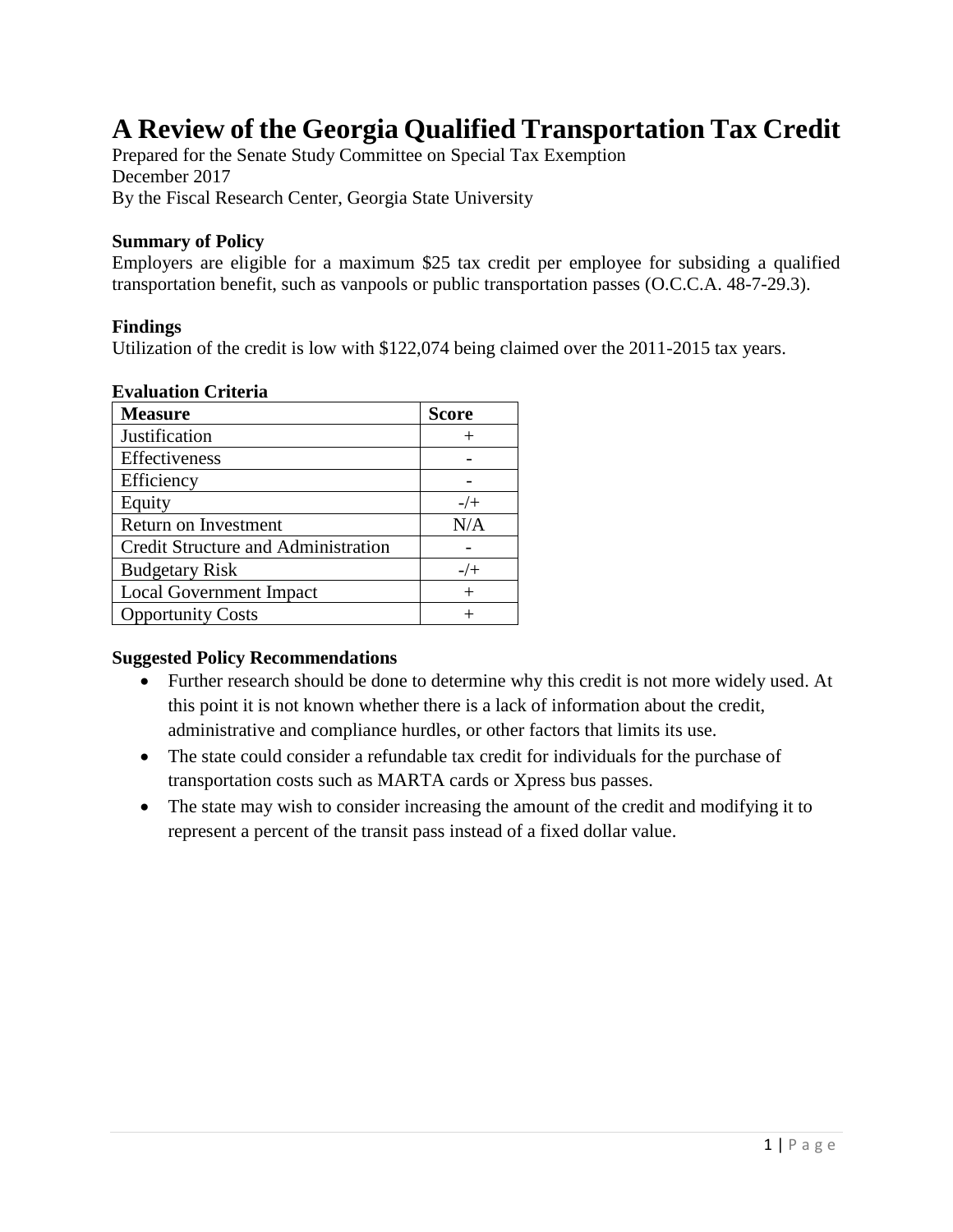## **Introduction**

The purpose of this report is to review the Georgia transportation tax credit as part of the work of the 2017 Senate Study Committee on Special Tax Exemption, chaired by Senator John Albers. The committee met several times during the summer and fall of 2017 to discuss the process of evaluating tax incentives. This is one of five reviews produced by the Fiscal Research Center in support of this committee.

Although not explicitly stated, this review assumes that the purpose of the tax incentive is to stimulate use of shared rides and public transportation options for commuters. The credit reduces the cost of the transportation option by subsidizing the activity in an effort to increase use of such options. Increasing the use of carpooling and public transportation reduces the congestion on the road and improves air quality. Therefore, because the benefits of improved air quality are experienced by more than those participating in the program, left alone the private sector will provide less than the optimal amount of this activity. Providing a subsidy in the form of the credit serves to address this underinvestment.

There are many measures by which a tax incentive may be evaluated, but perhaps the most common is the return on investment. That is, an incentive is deemed successful if it provides a positive net return on investment or, stated differently, if the tax dollars generated from the activity exceed the cost of the tax incentive. While this is an important consideration, it may not be the only measure by which incentives should be judged. For instance, incentives that seek to alter behavior may not result in the generation of additional tax revenues but may still be considered worthwhile. Because administration and concerns of state budgeting are also important factors, the program is measured against several criteria. The criteria used in this evaluation were originally developed by Murray and Bruce (2017) and adapted for use by the committee.

The report continues as follows: Section 1 describes the Georgia transportation credit. Section 2 presents information on the credit utilization. Section 3 provides several examples of employers who offer commuting options. Section 4 discusses several previous analyses of the program, which focus specifically on economic and fiscal impact of the credit program. Section 5 concludes with the set of criteria by which the credit is measured, followed by recommendations for improvement and continuation of the program.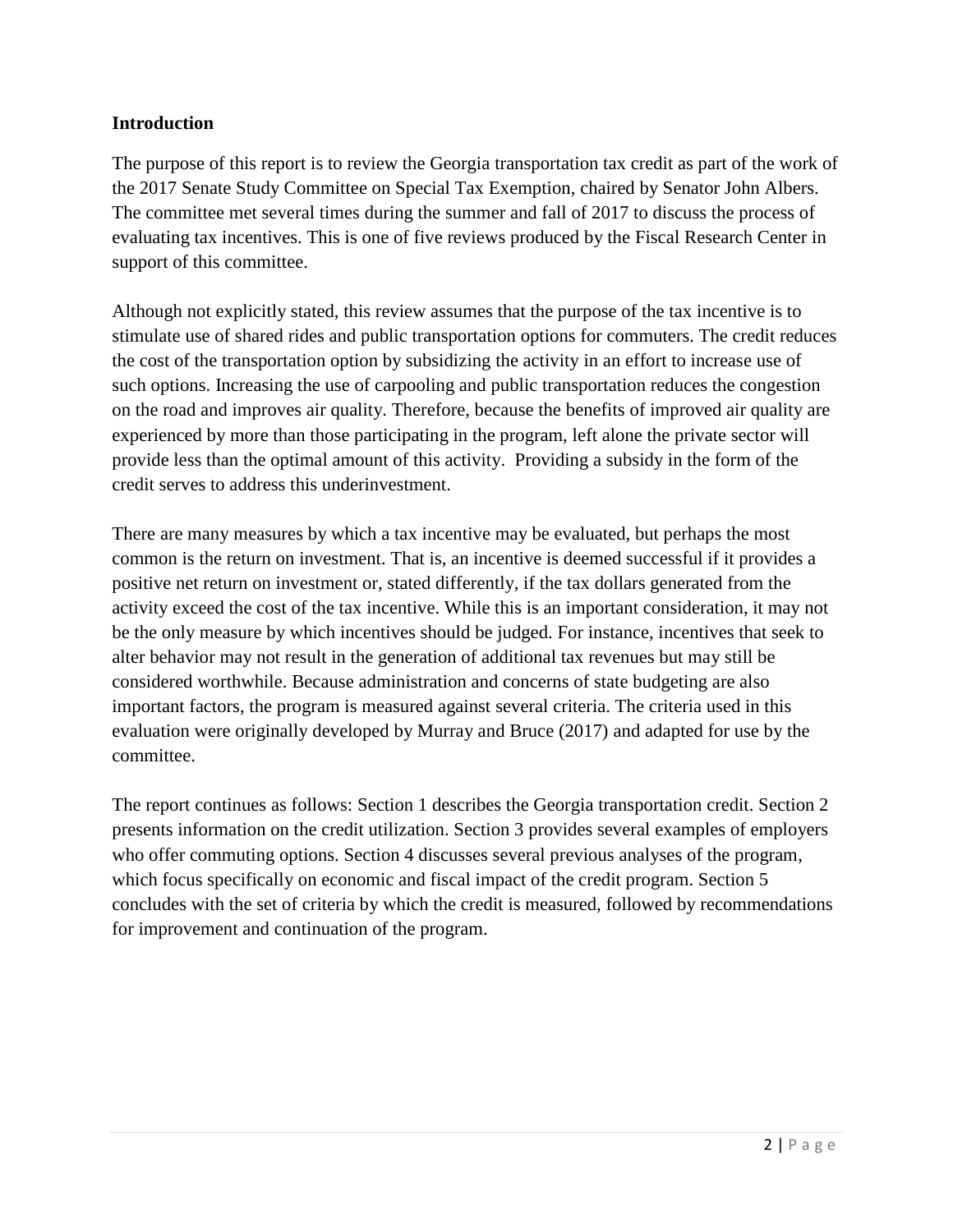# **Section 1. Georgia Transportation Tax Credit**

## *Credit Structure*

In Georgia, employers can claim an annual \$25 tax credit<sup>1</sup>, against their state income tax liability, for each employee that uses a federally qualified<sup>2</sup> transportation fringe benefit subsidized by the employer (1981 G.A. § 48-7-29.3; GeorgiaCommuteOptions, n.d.<sup>a</sup>). Qualifying benefits include:

- subsidizing a commuter highway vehicle<sup>3</sup> that transports employees from a place of residence/common site to the place of employment, such as a van pool,
- transit passes,
- and qualified parking at or near the common site from which the employees are transported $4$

The credit can only be utilized if the employee uses the fringe benefit for at least 10 workdays per month. The credit has been in effect since 2001.

## *Other State Incentives*

The state provides a tax credit for purchasing or leasing a vehicle with an exclusive purpose of transporting employees to their place of work.<sup>5</sup> The credit only applies to employers with business enterprises in tier 1 or tier 2 counties. Business enterprises in the following industries qualify: manufacturing, warehousing and distribution, processing, telecommunications, broadcasting, tourism, research and development industries, child care businesses, or retail businesses. The credit equals \$3,000 in tier 1 counties and \$2,000 in tier 2 counties. Qualifying businesses must certify that the vehicles carried an average of at least 4 persons for the full taxable year. In addition to the tax credit for employers, sales of MARTA passes are exempt from state and local sales tax.

## *Credit Administration*

 $\overline{a}$ 

The credit is administered by the Georgia Department of Revenue.

 $<sup>1</sup>$  The cost of providing the transportation benefit to all employees cannot be less than the total tax credit claimed by the employer.</sup>

<sup>2</sup> As provided in Section 132(f) of the Internal Revenue Code of 1986.

<sup>&</sup>lt;sup>3</sup> A commuter highway vehicle should have a seating capacity of at least 6 adults (excluding the driver). At least 80% of the vehicle's mileage for the year should be reasonably connected to transportation of employees to their place of employment, and during such trips the number of transported employees should be at least  $\frac{1}{2}$  of the adult seating capacity of the vehicle (excluding the driver).

<sup>&</sup>lt;sup>4</sup> This does not include parking at or near the employee's place of residence or employment.

<sup>5</sup> See Georgia O.C.C.A. 48-7-40.22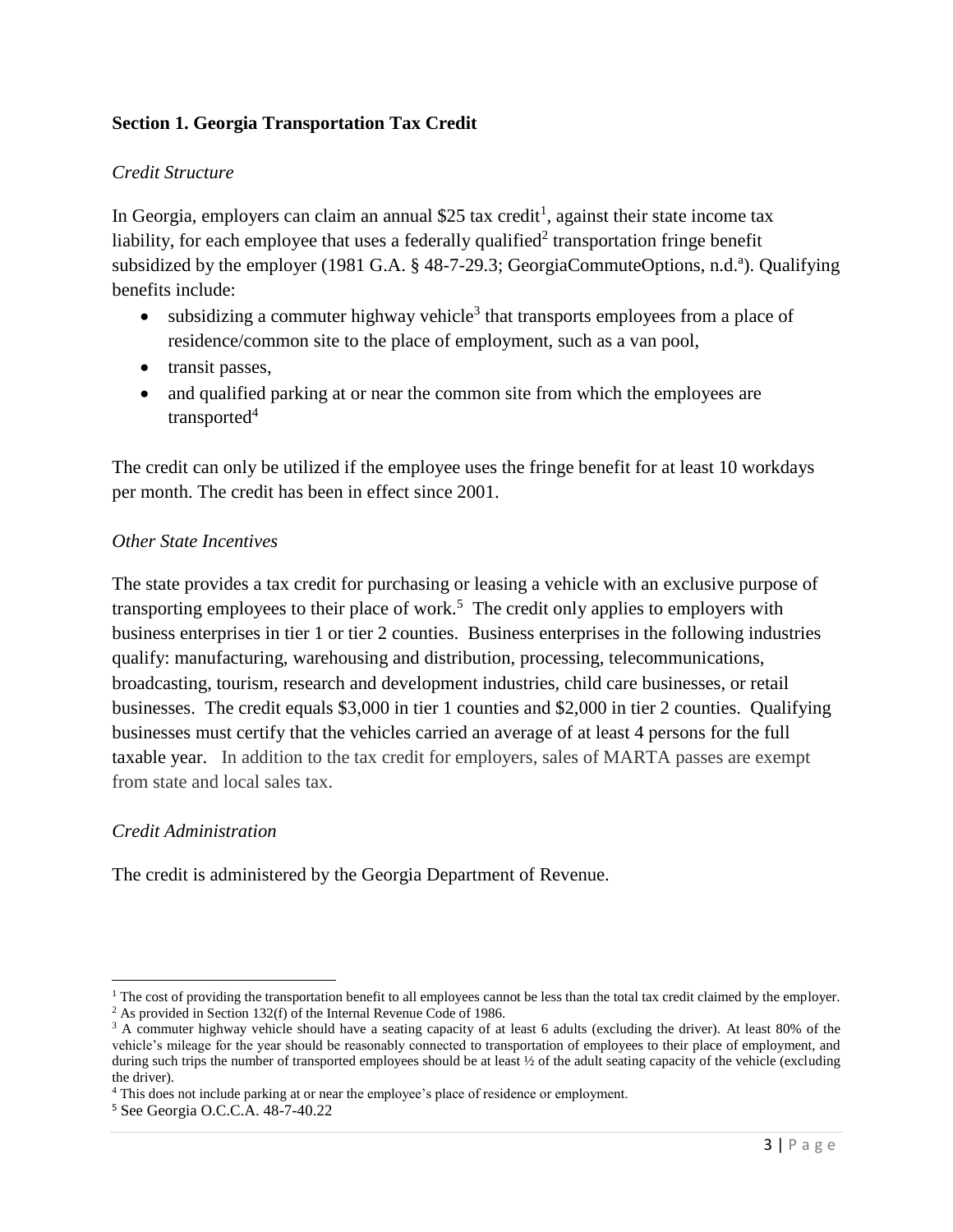## *Federal Deduction for Commuter Tax Benefits*

This state income tax credit operates in combination with federal transportation tax benefits available to both employer and employee under Section 132(f) of the Internal Revenue Code (IRC). The federal incentive structure, in its current form, has been in effect since December 2015<sup>6</sup> (National Center for Transit Research, 2017b).

These federal benefits allow employers to provide employees with up to \$255 per month for transit and commuter highway vehicle expenses and up to \$255 per month for qualified parking<sup>7</sup> by subsidizing such expenses or allowing employees to deduct such expenses from their pretax income (National Center for Transit Research, 2017a). Employers can deduct the amount of the subsidized benefit from their taxable income. In addition, employers do not pay FICA taxes on the benefits paid in the form of transportation benefits.

As per the Association for Commuter Transportation (2017), the vast majority of private sector employers offer federally qualified commuter benefits as a pretax benefit, but most do not offer a direct subsidy. However, even if the employer does not subsidize any portion of the commuter benefit, they still may incur some administrative cost to offer the pretax option to their employees. Many firms hire third parties to assist with this service (Zenefits, 2017; Edenred Commuter Benefits Solutions, n.d.<sup>a</sup>; GeorgiaCommuteOptions, n.d.<sup>c</sup>; WageWorks, n.d.).

## *Commuter Tax Credits in Other States*

Several states also provide similar subsidies, including Washington, Maryland, Minnesota, Delaware, Connecticut, Oregon, and New Jersey (United States Environmental Protection Agency, 2005).

## **Section 2. Usage of the Credit**

Over the 2011-2015, \$122,074 in state income tax credits were claimed by employers for providing qualified transportation fringe benefits as shown in Table 1. This implies that employer subsidies were provided to approximately 4,883 employees. The data on the number of employers claiming the credit is not available. Based on the available data, we cannot explain the reason for the sudden increase in utilization in 2013.

 $\overline{\phantom{a}}$  $6$  Pages 39-41 of (National Center for Transit Research, 2017a) has a brief history of commuter benefits that have existed in some form since the tax reform act of 1984.

 $<sup>7</sup>$  This includes parking at or near the employee's place of employment, but not the employee's place of residence. Employers can</sup> reimburse employees up to \$20 per month tax-free for eligible bicycle expenses as long as employees do not receive any other federal qualified transportation fringe benefit.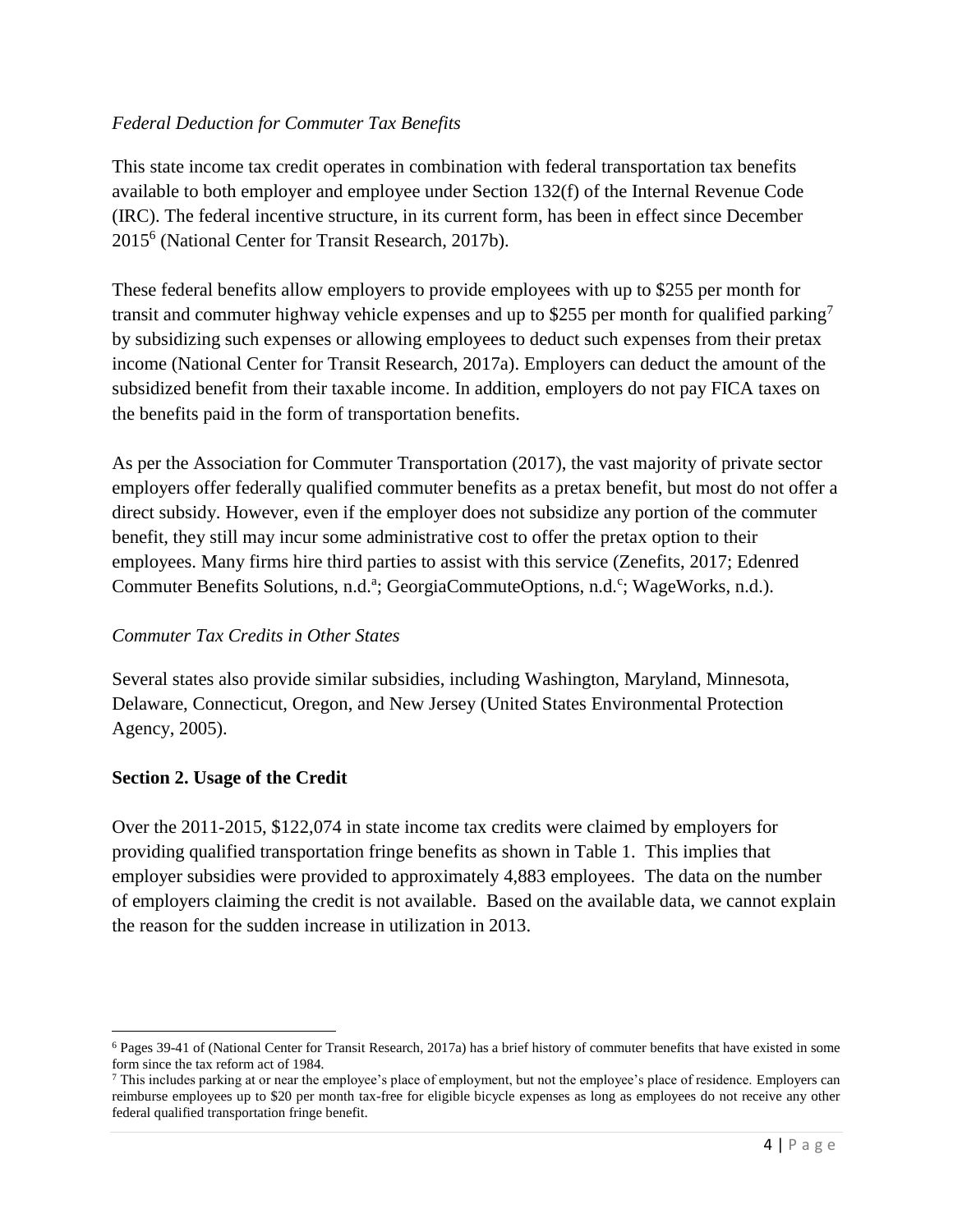#### **Table 1. Credit utilization by year**

| 2011 | 2012                                            | 2013 | 2014 | 2015       |
|------|-------------------------------------------------|------|------|------------|
|      | $$15,058 \mid $12,650 \mid $73,391 \mid $8,129$ |      |      | $\$12,846$ |

Source: Department of Revenue, returns processed as of 6-19-2017. 2015 returns are not complete.

#### **Section 3. Examples of Commuting Behavior in Georgia**

Table 2 shows the methods of commuting for the Georgia workers based on data from the 2016 American Community Survey data of the U.S. Census.

| $1.001$ at $0.001$ and $0.01$ and $0.001$ and $0.001$ and $0.001$ |                              |  |  |
|-------------------------------------------------------------------|------------------------------|--|--|
| <b>Mode of Commute</b>                                            | <b>Percentage of Workers</b> |  |  |
| Drive alone to work                                               | 84.08%                       |  |  |
| Carpool (Car, Van, Truck)                                         | 10.21%                       |  |  |
| <b>Public Transit</b>                                             | 2.26%                        |  |  |
| Walking                                                           | 1.65%                        |  |  |
| Taxicab, Motorcycle, Bicycle, and other                           | 1.80%                        |  |  |

**Table 2. Georgia Commuting modes, 2016**

Source: American Community Survey, US Census Bureau.

Based on data of commuting modes in Georgia from the U.S. Census, the percent of workers commuting via carpools and public transit have decreased between 2000 and 2015, while the percentage of drivers who drive alone have increased.

#### *Commuting Programs in Georgia*

 $\overline{\phantom{a}}$ 

Several transportation management associations (TMA) operate within the metro Atlanta region, such as Cumberland Corridor, Livable Buckhead, Perimeter Connects, ASAP+, Midtown Alliance, Central Atlanta Progress and Aero ATL<sup>8</sup>. These organizations assist employers with establishing payroll deductions programs and make bulk purchases of MARTA passes on behalf of local employers. All MARTA passes purchased by these organizations are subject to a 20 percent discount through its Partnership program, reducing the cost of an unlimited monthly pass to  $$76$  from  $$95.<sup>9</sup>$ 

For example, the Midtown Alliance supports 92-95 employers in their provision of commuting benefits. Most of these employers provide employees with the ability to fund their transportation expenses with pretax dollars<sup>10</sup> rather than directly subsidizing the commuting benefits. Most of

<sup>8</sup> <http://gacommuteoptions.com/Be-the-Solution/Frequently-Asked-Questions/General-Information>

<sup>9</sup> MARTA passes purchased directly by the employer may also be eligible for the 20% discount if at least 1,500 passes are purchased at a time.

<sup>&</sup>lt;sup>10</sup> As per CCTMA Administrator at Clifton Corridor, employers must utilize third parties to offer commuting benefits to their employees.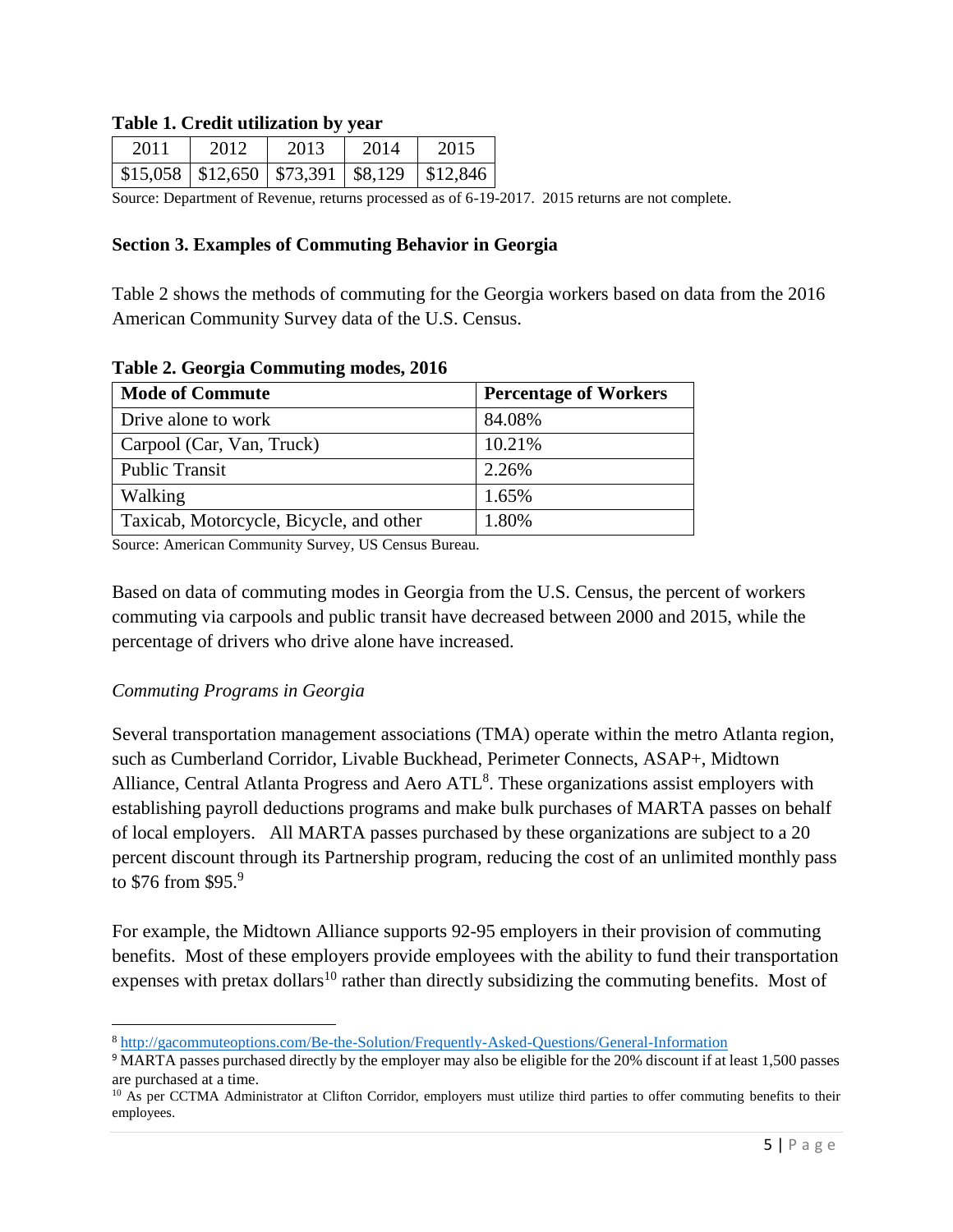the benefits are in the form of MARTA passes, and Xpress bus service passes<sup>11</sup>. On the other hand, a representative for Perimeter Connects, serving the Perimeter Dunwoody area, states that out of the 50 employers that participate with their program, about 30 percent to 40 percent subsidize commuter benefits to some degree, with most of the benefits in the form of MARTA passes, and Xpress bus service passes. While transit passes are the most popular benefit that is used, it is important to note that both organizations also assist employers in providing other commuting benefits pertaining to car parking<sup>12</sup>, ride-sharing, and bicycling to work. These organizations also offer services directly to commuters. For instance, Georgia Commute Options allows commuters to register with their ride-sharing database to connect them with other riders in their area to assist them in carpooling to work $^{13}$ .

IBM and Coca-Cola are the two companies in Atlanta that made it into the 2017 list of Best Workplaces for Commuters (Center for Urban Transportation Research, 2017<sup>a</sup>). To be recognized for this designation, the employer must provide commuting benefits that result in at least 14 percent of their employees no longer driving alone to work within a year (Center for Urban Transportation Research,  $2017^b$ ). According to Central Atlanta Progress (2016) Coca-Cola created a branded shuttle called the "red bus" that transports its employees from nearby transit stops to the main Coca-Cola Atlanta campuses. This decreases midday commutes by about 800 trips a day. It also offers a commuter benefits program through which employees are eligible for MARTA and regional bus services subsidies of up to \$50 per month, as well as a rideshare program. As of January 1, 2017, approximately 250 employees participate in the program. IBM provides commuting benefits by facilitating pretax funding of transportation expenses by the employee (IBM, n.d., Georgia Commute Options, n.d.<sup>e</sup>).

## **Section 4. Commuter Tax Benefits & Traffic Congestion**

Overall, there is limited research on the effect of subsidies on the use of public transportation options, but our research identified two studies. One study by the National Academies of Sciences, Engineering, and Medicine (2005) analyzed the effect of transit benefit programs on travel behavior and found that there is an indication of increased use of transit as a result of employer subsidies because the subsidy reduces the cost to the employee. Alternatively, de Grange et al. (2012) found no evidence that fare subsidies increased use of transit ridership.

 $\overline{a}$ 

<sup>11</sup> <http://www.xpressga.com/>

<sup>&</sup>lt;sup>12</sup> Nonetheless, the goal of Georgia Commute and these other organizations is to reduce the number of lone drivers on the road. <sup>13</sup>[https://www.mygacommuteoptions.com/rp/service.asp?ReturnURL=https%3a%2f%2fwww.mygacommuteoptions.com%2frp2](https://www.mygacommuteoptions.com/rp/service.asp?ReturnURL=https%3a%2f%2fwww.mygacommuteoptions.com%2frp2%2fCarpoolMatch.aspx&Authenticated=False) [%2fCarpoolMatch.aspx&Authenticated=False](https://www.mygacommuteoptions.com/rp/service.asp?ReturnURL=https%3a%2f%2fwww.mygacommuteoptions.com%2frp2%2fCarpoolMatch.aspx&Authenticated=False)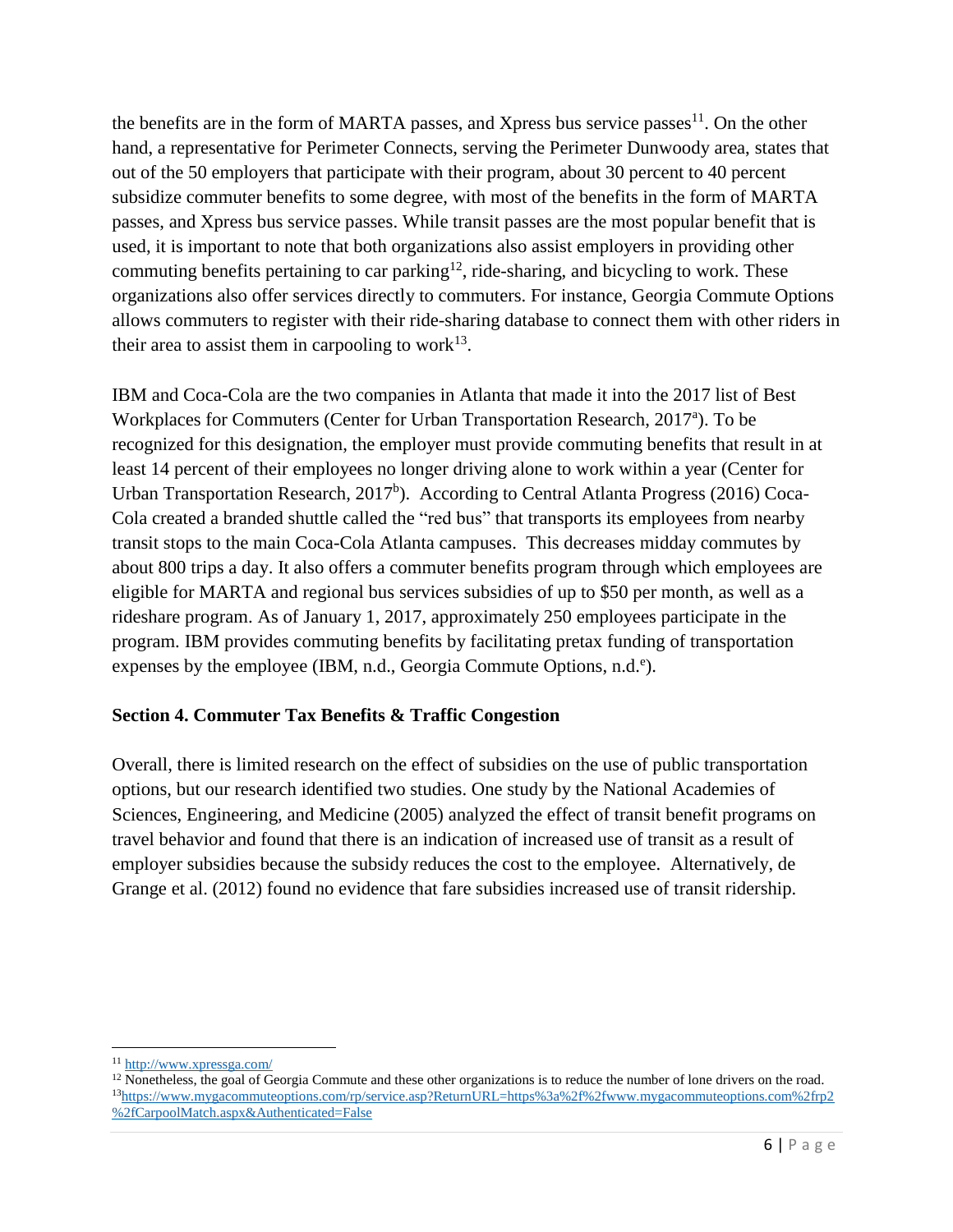#### **Section 5. Evaluation of the Georgia Qualified Transportation Credit** *Justification*

Because the use of carpooling and public transportation reduces the congestion on the road and improves air quality for all commuters, the benefits are experienced by more than those participating in the transportation program. In such a case, there is likely to be an underinvestment of this activity in the absence of government support.

# *Effectiveness*

Given the minimal use of the credit, it is difficult to argue that this is an effective credit. It is likely that the size of the credit is insufficient to stimulate a change in commuting behavior. For example, a monthly MARTA pass is \$95 or \$1,140 annually. Thus, \$25 represents just 2 percent of this cost. It is therefore likely that a higher subsidy would have a greater effect on credit use but would also represent an increase in the cost to the state.

In addition, there may be a lack of knowledge about the credit. As part of our research, we reached out to representatives from MARTA and a local TMA. Both suggested that employers probably were not aware of the credit. On the other hand, this lack of use may be an indication that the credit is not required. Based on our research, many employers are subsiding transit benefits. While we do not know if they are claiming the credit, it is likely that many are not based on current utilization levels.

# *Efficiency*

The purpose of the credit is to encourage individuals who would not typically choose to carpool or use public transportation to shift towards the use of public transportation and carpooling. Based on its lack of use, there is little evidence it is resulting in this change in behavior.

## *Equity*

On a geographic basis, this benefit would be most attractive to those living in congested, urban areas such as the Atlanta metro area. In terms of income, because the credit is provided to the employer, all employees regardless of income are equally affected.

## *Return on Investment*

The societal benefit from this incentive is primarily in the form of a reduction in traffic congestion and an improvement in air quality. These benefits will be dispersed over many individuals and are difficult to quantify.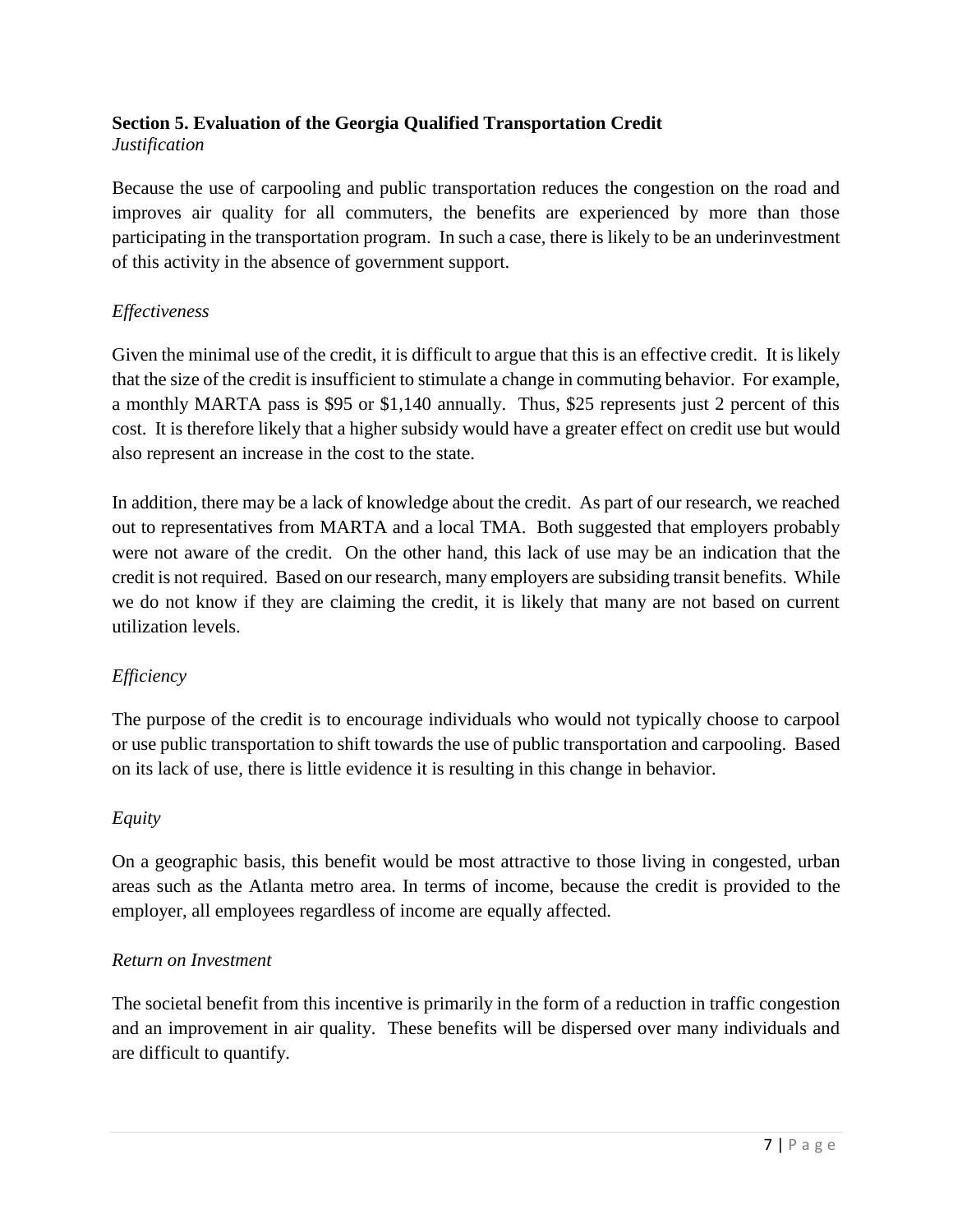## *Credit Structure and Administration*

The value of the credit is a fixed dollar amount. As such the credit becomes a less valuable incentive as the cost of a MARTA ticket increases. The cost of administration is kept relatively low because the credit only applies to employers and is therefore limited in its scope. Restructuring the credit so that it is available to employees will increase administrative costs but may also encourage more usage of the credit. For instance, the credit is ineffective in incenting nonprofit employers because they do not incur a tax liability. If the credit is provided to both employers and employees, it would be important to allow the unused portion of the credit to be carried forward against future tax liabilities or provided as a refundable tax credit.

# *Budgetary Risk*

Given the current level of usage, the risk to the budget is minimal.

# *Local Government Impact*

Although there are no direct revenue implications to the local government, it is likely that local governments will benefit from the reduction in traffic congestion.

# *Opportunity Costs*

Because such a small amount of state resources is used for this incentive, the opportunity cost is minimal.

## **Suggested Policy Recommendations**

- Further research should be done to determine why this credit is not more widely used. At this point it is not known whether there is a lack of information about the credit, administrative and compliance hurdles, or other factors that limits its use.
- The state could consider a refundable tax credit for individuals for the purchase of transportation costs such as MARTA cards or Xpress bus passes.
- The state may wish to consider increasing the amount of the credit and modifying it to represent a percent of the transit pass instead of a fixed dollar value.

## **References**

ACT (2017). Background & History of Commuter Benefit. *Association for Commuter Transportation.* Retrieved from [http://actweb.org/wp-content/uploads/2014/11/Transit-](http://actweb.org/wp-content/uploads/2014/11/Transit-Benefit-Primer_ACT-2017.pdf)[Benefit-Primer\\_ACT-2017.pdf](http://actweb.org/wp-content/uploads/2014/11/Transit-Benefit-Primer_ACT-2017.pdf)

Atlanta Regional Commission (2010<sup>a</sup>). Midtown Transportation. Retrieved from <http://documents.atlantaregional.com/eso/MidtownTransportationSummary.pdf>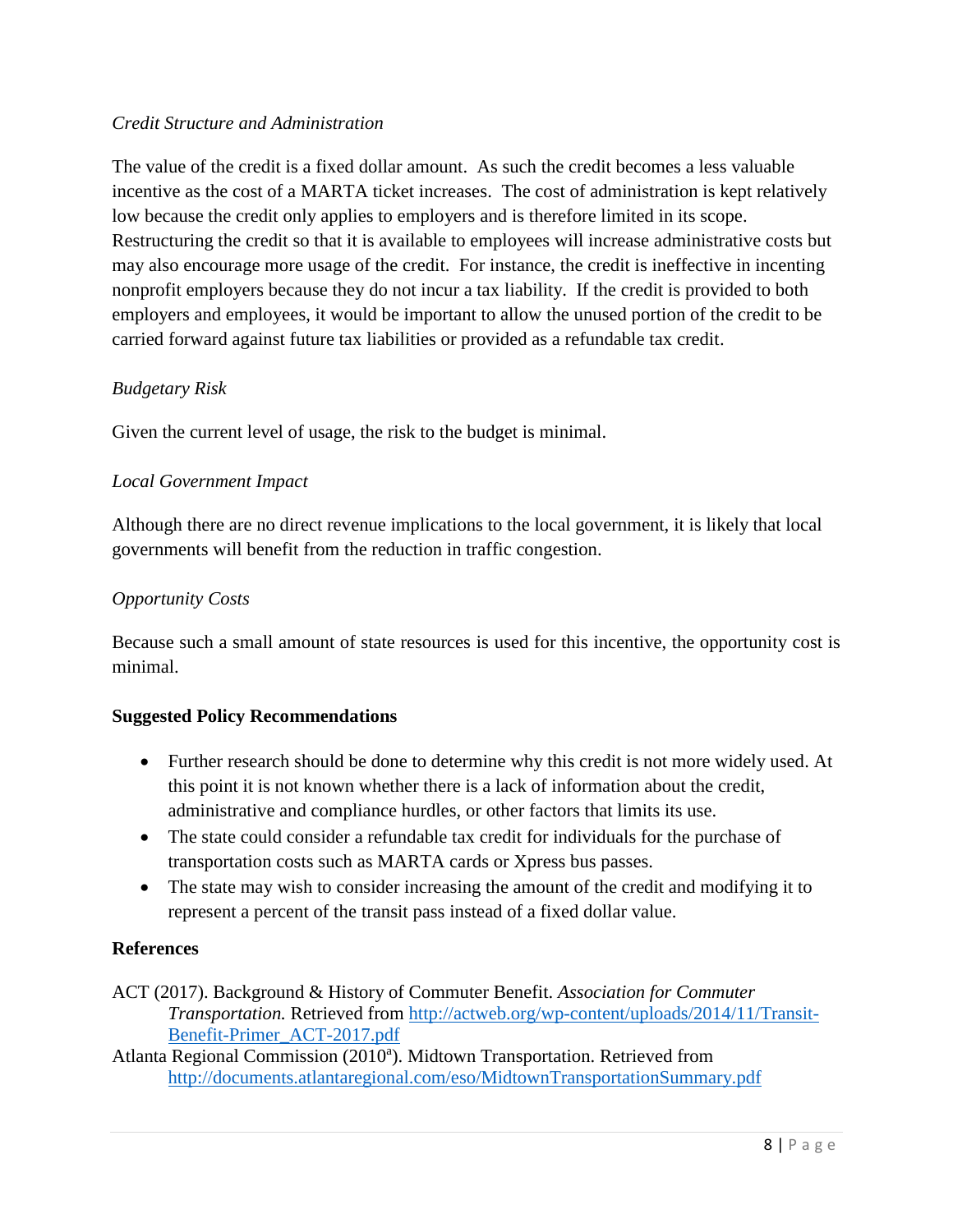- Atlanta Regional Commission (2010<sup>b</sup>). Perimeter Connect. Retrieved from <http://documents.atlantaregional.com/eso/PerimeterConnectSummary.pdf>
- Central Atlanta Progress (2016). The Coca-Cola Company Encourages Alternative Commutes for Atlanta Employees. *Blog.* Retrieved from [https://www.atlantadowntown.com/blog/the-coca-cola-company-encourages-alternative](https://www.atlantadowntown.com/blog/the-coca-cola-company-encourages-alternative-commutes-for-atlanta-employees)[commutes-for-atlanta-employees](https://www.atlantadowntown.com/blog/the-coca-cola-company-encourages-alternative-commutes-for-atlanta-employees)
- Center for Urban Transportation Research (2012). TRIMMS User Manual: Version 3.0. *University of South Florida.* Retrieved from [http://www.fdot.gov/research/Completed\\_Proj/Summary\\_PTO/FDOT\\_BDK85\\_977-](http://www.fdot.gov/research/Completed_Proj/Summary_PTO/FDOT_BDK85_977-27_UserManual.pdf) [27\\_UserManual.pdf](http://www.fdot.gov/research/Completed_Proj/Summary_PTO/FDOT_BDK85_977-27_UserManual.pdf)
- Center for Urban Transportation Research (2017<sup>a</sup>). 2017 Best Workplaces for Commuters. Retrieved from<https://www.bestworkplaces.org/list/list-by-state/>
- Center for Urban Transportation Research  $(2017<sup>b</sup>)$ . 231 Companies Names as the Best Workplaces for Commuters in 2017. Retrieved from [https://www.bestworkplaces.org/annuallistrelease/231-companies-named-as-the-best](https://www.bestworkplaces.org/annuallistrelease/231-companies-named-as-the-best-workplaces-for-commuters-in-2017/)[workplaces-for-commuters-in-2017/](https://www.bestworkplaces.org/annuallistrelease/231-companies-named-as-the-best-workplaces-for-commuters-in-2017/)
- Caggiano, K. (2013). Incentives Watch: Commuter Tax Credits Give Employers Incentive to Offer Trip Reduction Programs. *Bloomberg:BNA.* Retrieved from <https://www.bna.com/incentives-watch-commuter-b17179874365/>
- de Grange, Louis, Rodrigo Troncoso, and Felipe Gonzalez, "An empirical evaluation of the impact of three urban transportation policies on transit use", Transportation Policy, July 2012, vol. 22, p. 11-19.
- Edenred Commuter Benefit Solutions (n.d.<sup>a</sup>). Commuting Products for Everyone. Retrieved from <https://commuterbenefits.com/employers/products/>
- Edenred Commuter Benefit Solutions (n.d.<sup>b</sup>). Commuter Benefit Ordinances. Retrieved from <https://commuterbenefits.com/employers/ordinances/>
- Federal Transit Administration (n.d.). 2016 Annual Database Agency Information. *United States Department of Transportation.* Retrieved from [https://www.transit.dot.gov/ntd/data](https://www.transit.dot.gov/ntd/data-product/2016-annual-database-agency-information-1)[product/2016-annual-database-agency-information-1](https://www.transit.dot.gov/ntd/data-product/2016-annual-database-agency-information-1)
- GeorgiaCommuteOptions (n.d.<sup>a</sup>). TAX BENEFITS. Retrieved from <http://gacommuteoptions.com/How-We-Can-Help/Tax-Benefits>
- GeorgiaCommuteOptions, (n.d.<sup>b</sup>). COMMUTER CHOICE TAX BENEFITS. Retrieved from [http://gacommuteoptions.com/How-We-Can-Help/Tax-Benefits/Commuter-Choice-Tax-](http://gacommuteoptions.com/How-We-Can-Help/Tax-Benefits/Commuter-Choice-Tax-Benefits)[Benefits](http://gacommuteoptions.com/How-We-Can-Help/Tax-Benefits/Commuter-Choice-Tax-Benefits)
- GeorgiaCommuteOptions (n.d.**<sup>c</sup>** ). Metro Atlanta Services Map. Retrieved from <http://gacommuteoptions.com/Services-In-Your-Area/Metro-Atlanta-Services-Map> (Provides third party partners for the provision of commuter tax benefits in different areas of Atlanta).
- GeorgiaCommuteOptions (n.d.<sup>d</sup>). About. Retrieved from [http://gacommuteoptions.com/Be-the-](http://gacommuteoptions.com/Be-the-Solution)[Solution](http://gacommuteoptions.com/Be-the-Solution)
- GeorgiaCommuteOptions (n.d.<sup>e</sup>). Expanding a Successful Program. *Employer Champions*. Retrieved from [http://gacommuteoptions.com/Be-the-Solution/Employer-](http://gacommuteoptions.com/Be-the-Solution/Employer-Champions/IBM)[Champions/IBM](http://gacommuteoptions.com/Be-the-Solution/Employer-Champions/IBM)
- Georgia Department of Community Health (n.d.). Georgia Rural Counties. *State Office of Rural Health.* Retrieved from